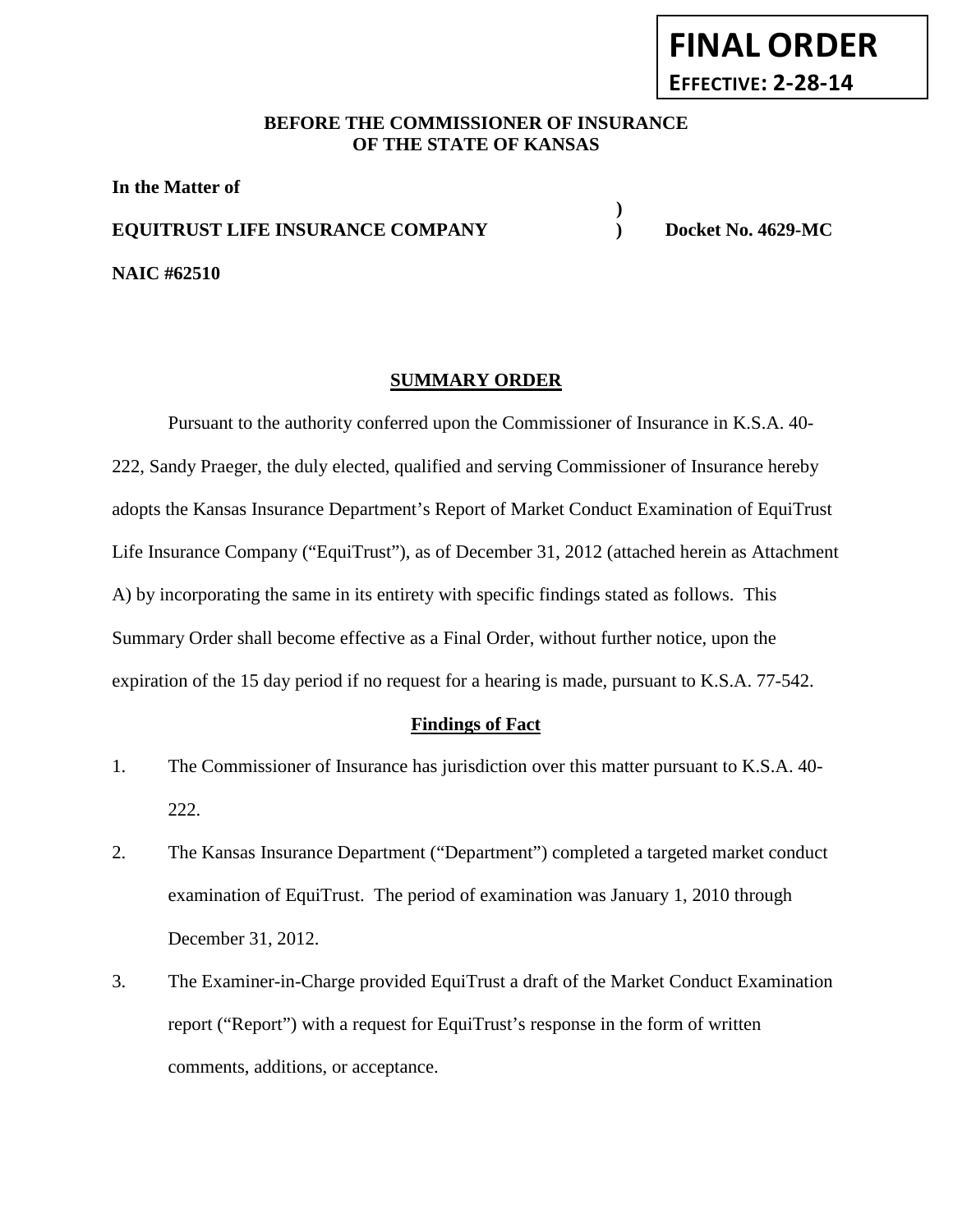- 4. EquiTrust responded to the Report with written comments.
- 5. Standard 1 of the Complaint Handling Standards requires that all complaints are recorded in the required format on the regulated entity's complaint register.
- 6. The complaint log contained several inaccuracies related to the dates of final disposition.

Three of the initial complaints had an incorrect date on the log.

#### **Applicable Law**

K.S.A. 40-222 states, in pertinent part:

(a) Whenever the commissioner of insurance deems it necessary but at least once every five years, the commissioner may make, or direct to be made, a financial examination of any insurance company in the process of organization, or applying for admission or doing business in this state. In addition, at the commissioner's discretion the commissioner may make, or direct to be made, a market regulation examination of any insurance company doing business in this state.

#### K.S.A. 40-2404 states, in pertinent part:

The following are hereby defined as unfair methods of competition and unfair or deceptive acts or practices in the business of insurance:

\*\*\*

(10) Failure to maintain complaint handling procedures. Failure of any person, who is an insurer on an insurance policy, to maintain a complete record of all the complaints which it has received since the date of its last examination under K.S.A. 40-222, and amendments thereto; but no such records shall be required for complaints received prior to the effective date of this act. The record shall indicate the total number of complaints, their classification by line of insurance, the nature of each complaint, the disposition of the complaints, the date each complaint was originally received by the insurer and the date of final disposition of each complaint. For purposes of this subsection, "complaint" means any written communication primarily expressing a grievance related to the acts and practices set out in this section.

K.S.A. 40-2,125 states, in pertinent part:

(a) If the commissioner determines after notice and opportunity for a hearing that any person has engaged or is engaging in any act or practice constituting a violation of any provision of Kansas insurance statutes or any rule and regulation or order thereunder, the commissioner may in the exercise of discretion, order any one or more of the following: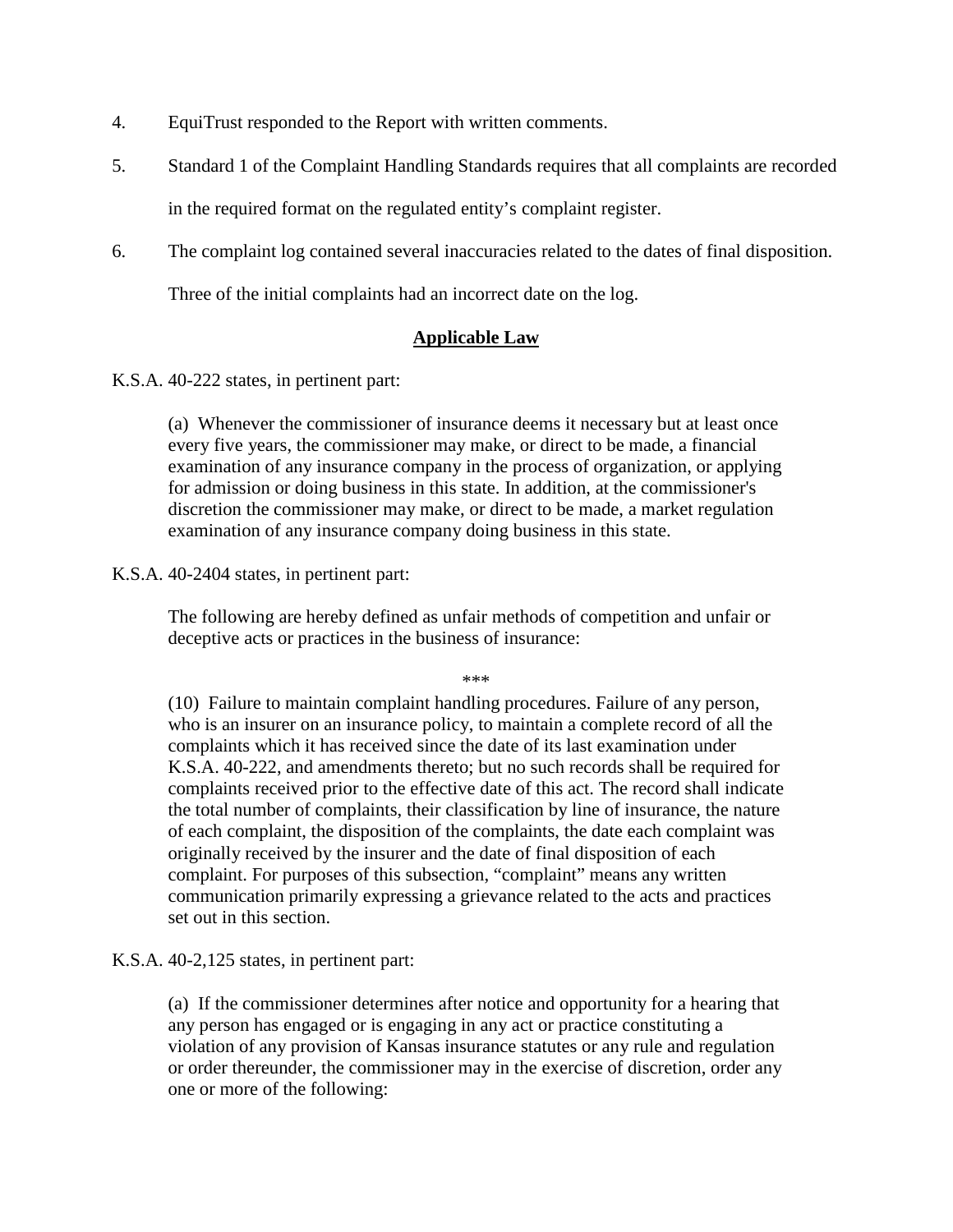(1) Payment of a monetary penalty of not more than \$1,000 for each and every act or violation, unless the person knew or reasonably should have known such person was in violation of the Kansas insurance statutes or any rule and regulation or order thereunder, in which case the penalty shall be not more than \$2,000 for each and every act or violation;

(3) that such person cease and desist from the unlawful act or practice and take such affirmative action as in the judgment of the commissioner will carry out the purposes of the violated or potentially violated provision.

#### **Conclusions of Law**

Based upon the Findings of Fact enumerated in Paragraphs #1 through #6 and the

Applicable Law cited above, **IT IS, THEREFORE, ORDERED BY THE COMMISSIONER** 

#### **OF INSURANCE:**

- 1. The Commissioner of Insurance has jurisdiction over this matter pursuant to K.S.A. 40- 222.
- 2. The Kansas Insurance Department's ("KID") Report of Market Conduct Examination of EquiTrust as of December 31, 2012 is herein adopted in its entirety.
- 3. Based on Finding of Fact #6, EquiTrust has violated K.S.A. 40-2404(10).
- 4. Pursuant to K.S.A. 40-2,125(a)(1), EquiTrust shall pay a monetary penalty of \$500.00 for the above-stated violation of K.S.A. 40-2404(10).
- 7. Pursuant to K.S.A. 40-2,125(a)(3), EquiTrust shall ensure all complaints are recorded in the required format on the EquiTrust's complaint register.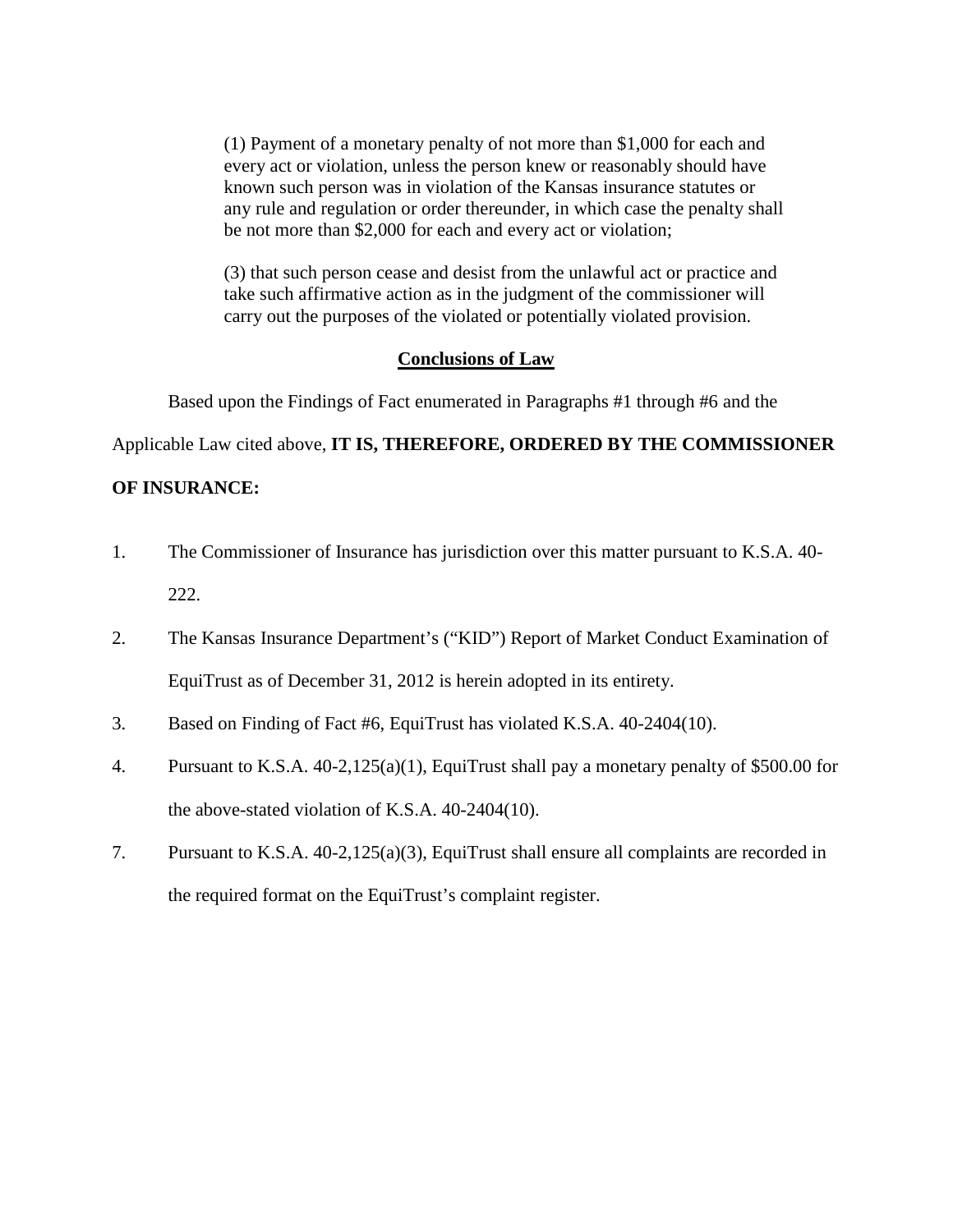## **IT IS SO ORDERED THIS 10th DAY OF FEBRUARY 2014, IN THE CITY OF TOPEKA, COUNTY OF SHAWNEE, STATE OF KANSAS.**



\_/s/ Sandy Praeger\_\_\_\_\_\_\_\_\_\_\_\_\_\_\_ Sandy Praeger Commissioner of Insurance

BY:

 $\angle$ s/ John Wine $\angle$ John Wine General Counsel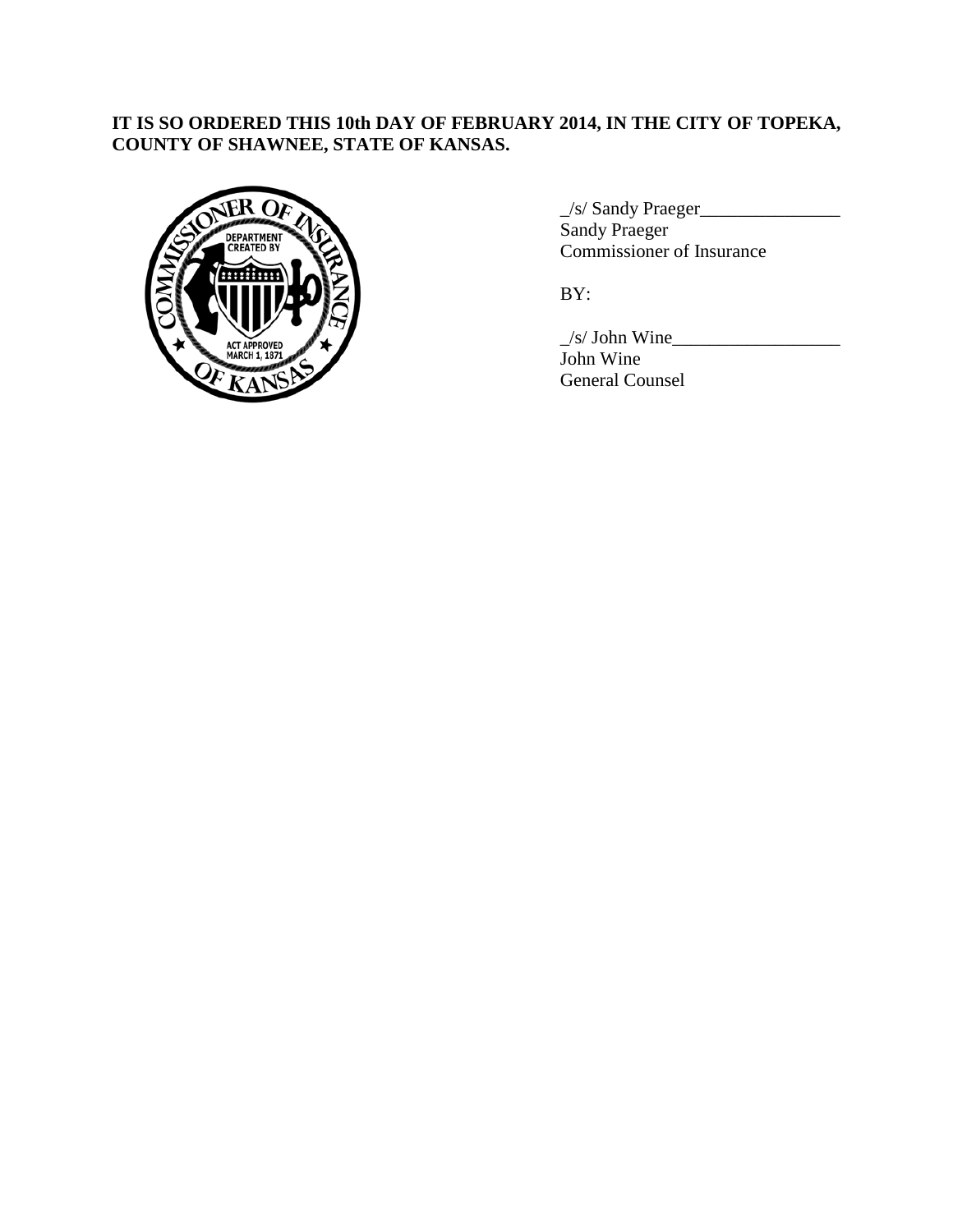#### **NOTICE OF RIGHTS**

EquiTrust is entitled to a hearing pursuant to K.S.A. 77-537, the Kansas Administrative Procedure Act. If EquiTrust desires a hearing, EquiTrust must file a written request for a hearing with:

John Wine, General Counsel Kansas Insurance Department 420 S.W.  $9^{th}$  Street Topeka, Kansas 66612

This request must be filed within fifteen (15) days from the date of service of this Summary Order. If EquiTrust requests a hearing, the Department will notify EquiTrust of the time and place of the hearing and information on the procedures, right of representation, and other rights of parties relating to the conduct of the hearing before the commencement of the same.

If a hearing is not requested in the time and manner stated above, this Summary Order shall become effective as a Final Order upon the expiration of time for requesting a hearing, pursuant to K.S.A. 77-613. In the event that EquiTrust files a petition for judicial review, pursuant to K.S.A. 77-613(e), the agency officer to be served on behalf of the Department is:

John Wine, General Counsel Kansas Insurance Department 420 S.W.  $9^{th}$  Street Topeka, Kansas 66612